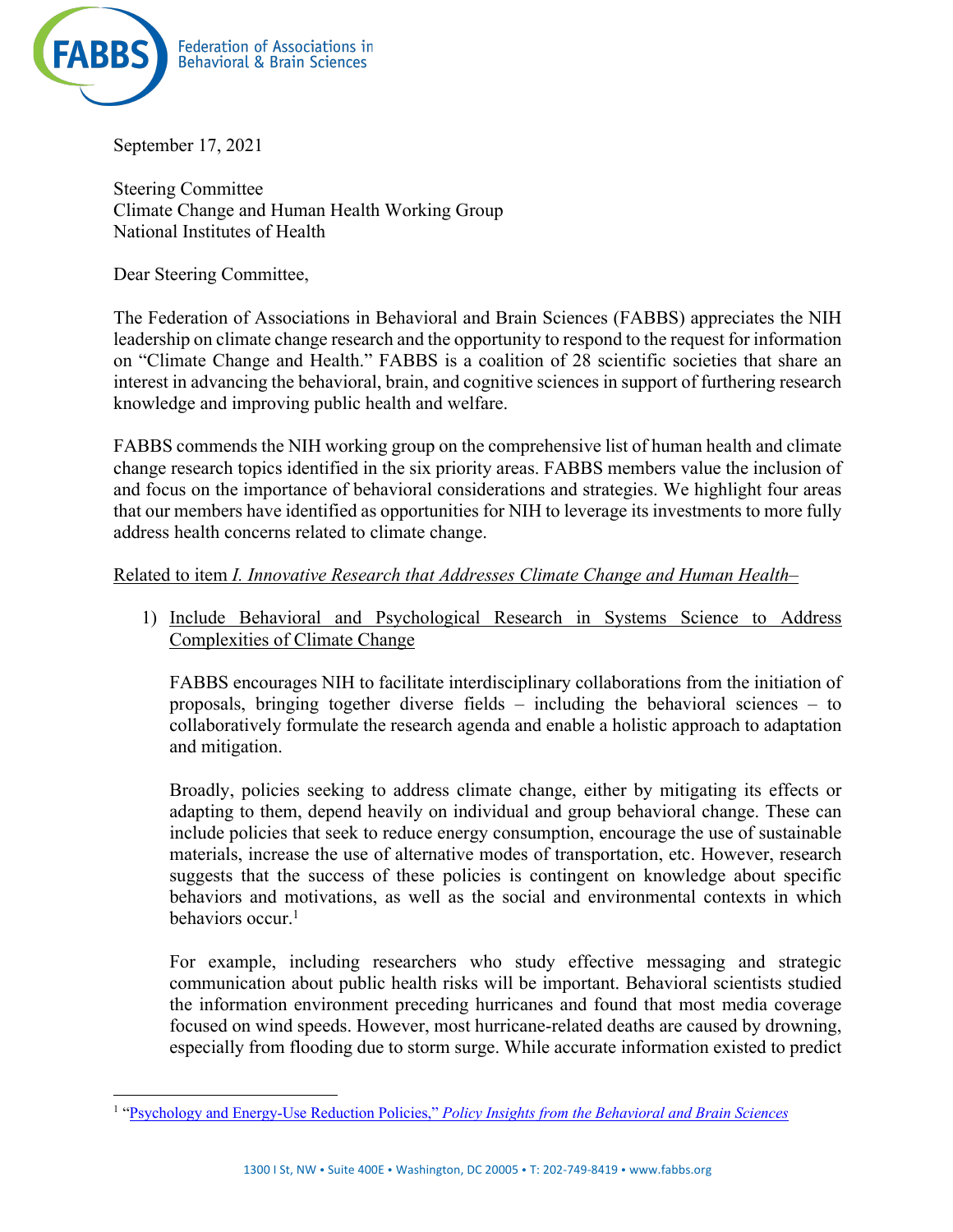

storm surge, it was not communicated to the public in a way that individuals were likely to access or understand.

*"While weather warning debates can often get caught up in the minutiae of higherresolution models and degrees of uncertainty, sometimes the best way to increase safety is to determine what messages resonate with people and to provide information in formats they understand."2*

The researchers were able to survey the public and develop new terminology and graphics that would more effectively communicate the risks of storm surge. These insights were adopted by the National Hurricane Center in its warning systems. Interdisciplinary considerations such as these could be incentivized more broadly, more intentionally, and earlier in the process to increase the health improvements seen as a result of research investment.

In another example of innovative research from behavioral science, researchers trained weather reporters nationally to discuss climate change. This led to 13 times more frequent mention of climate change and an increase in public attitudes that it is a credible threat to address.3

## 2) Mental Health Impact of Climate Change

FABBS would also encourage NIH to prioritize the mental health consequences of climate change. Areas of concern that would benefit from increased understanding include:

- a. Climate distress about climate change the conscious and unconscious responses to climate change such as anger, grief, sadness, and hopelessness, especially in youth, that can freeze or prevent climate mitigation actions; and
- b. the impact of climate disasters on mental health, leading to acute and posttraumatic stress disorders and the characteristics of effective community-based psychosocial resilience programs.

## Related to item *IV. Rapid Research Response Capacity to Address Human Health and Climate Change* - Collection of Baseline and Time Sensitive Data

FABBS recommends that NIH consider more flexible funding mechanisms to collect baseline physical and mental health data in communities at risk for climate events. These data are essential to support resilience and identify opportunities for prevention. Under existing funding paradigms, most studies are retrospective assessments conducted in the aftermath of climate change-induced events. However, without baseline data on pre-event mental and physical health, it is difficult to differentiate between the effects of the event on subsequent responses to it, thus limiting the potential insights of research done after the fact.

<sup>2</sup> *Communicating a Hurricane's Real Risks*, National Science Foundation Research News

<sup>3</sup> https://pubmed.ncbi.nlm.nih.gov/26551357/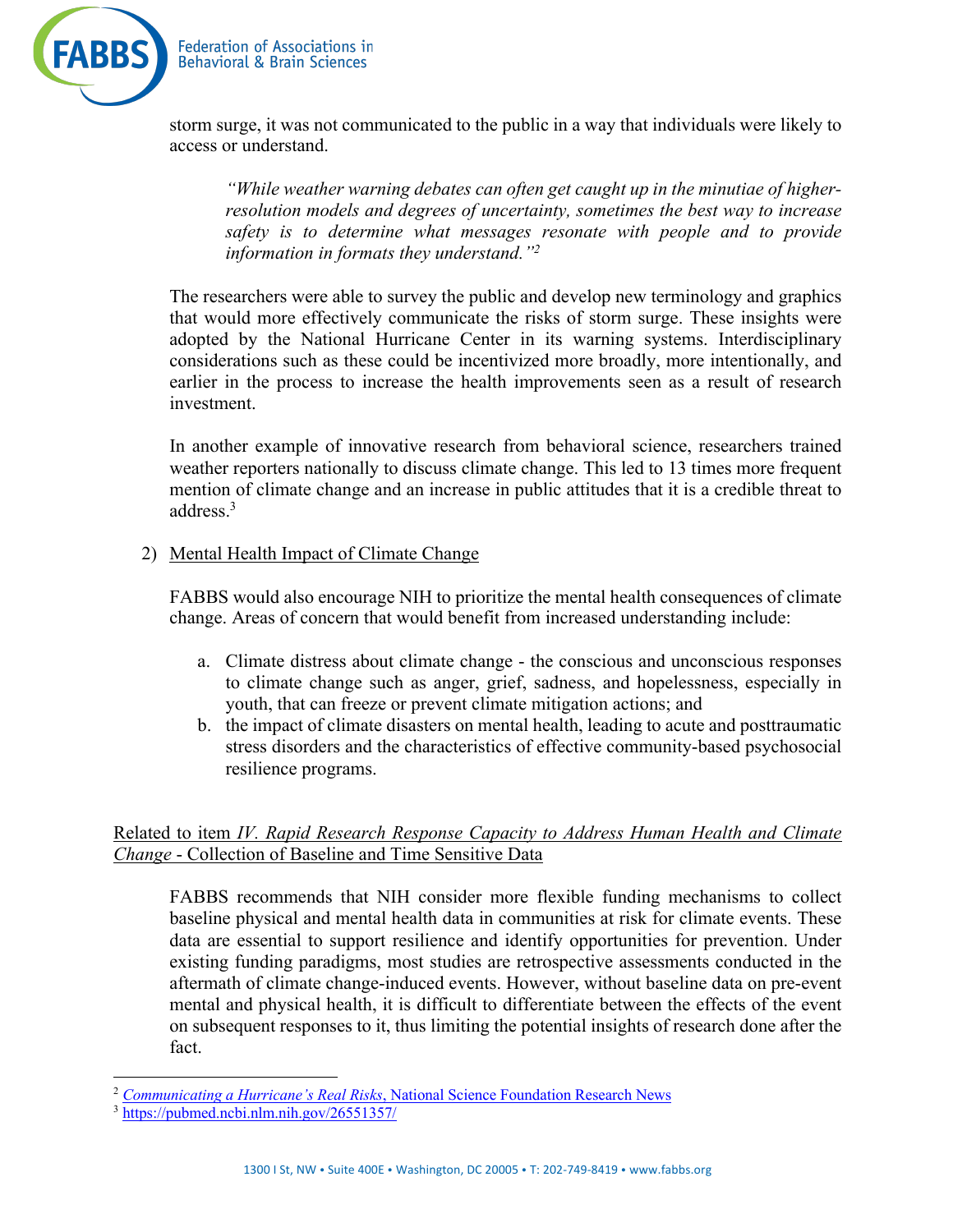

Moreover, to successfully conduct rigorous research on the health effects of climate change-induced events, there must be better mechanisms for funding research in the immediate aftermath of such events.

The National Science Foundation has implemented the Rapid Response Research (RAPID) program which can be used "when there is a severe urgency with regard to availability of, or access to, data facilities or specialized equipment, including quick-response research on natural or anthropogenic disasters and similar unanticipated events."4 NSF's RAPID funding mechanism allows program officers to award research funding to investigators without undergoing the traditional external review process in time-sensitive circumstances. This greatly increases the speed of responsiveness to proposals and enables researchers to quickly study urgent events and gain insights that would otherwise be impossible to obtain.

The National Institutes of Health should develop similar funding models to allow for rapidresponse research on the health effects of climate change-induced events, and the psychological and behavioral impacts, which may provide useful insights to inform future policy responses and improve health outcomes.

## Related to item *VI. Translation and Dissemination of Research Findings and Health Protective Strategies* – National Network of Regional Research and Translation Centers and Expert Consultations

The health consequences of climate change are often localized: wildfires and drought in the west, tornadoes in the Great Plains states, hurricanes in the Gulf of Mexico, etc. This demands a range of prevention, mediation, and adaptation strategies to support good health and address poor health outcomes across the diversity of American experiences.

Local governments frequently lack the funding for staff to distill research findings, adapt them to local paradigms, and implement resulting policies. These challenges highlight significant gaps for NIH to consider. FABBS encourages NIH to support localized research that would not only allow for more community-specific findings, but also create a more efficient pathway from research to policy for local leaders. Further, there is no mechanism for sharing local solutions and how they can be adapted toward different climate issues.

NIH could fund a national network of regional research/translation centers addressing the health aspects of climate while considering geographic and cultural conditions. These centers could draw from existing research and knowledge, and conduct new interdisciplinary research focused on the specific concerns present in a given locality. Such centers would serve as connective tissue between federally funded science and application at the local level.

By way of example: the Regional Education Laboratory (REL) Program<sup>5</sup> administered by the Institute of Education Sciences within the Department of Education can provide an

<sup>4</sup> https://www.nsf.gov/pubs/policydocs/pappg20\_1/nsf20\_1.pdf

<sup>5</sup> https://ies.ed.gov/ncee/edlabs/about/